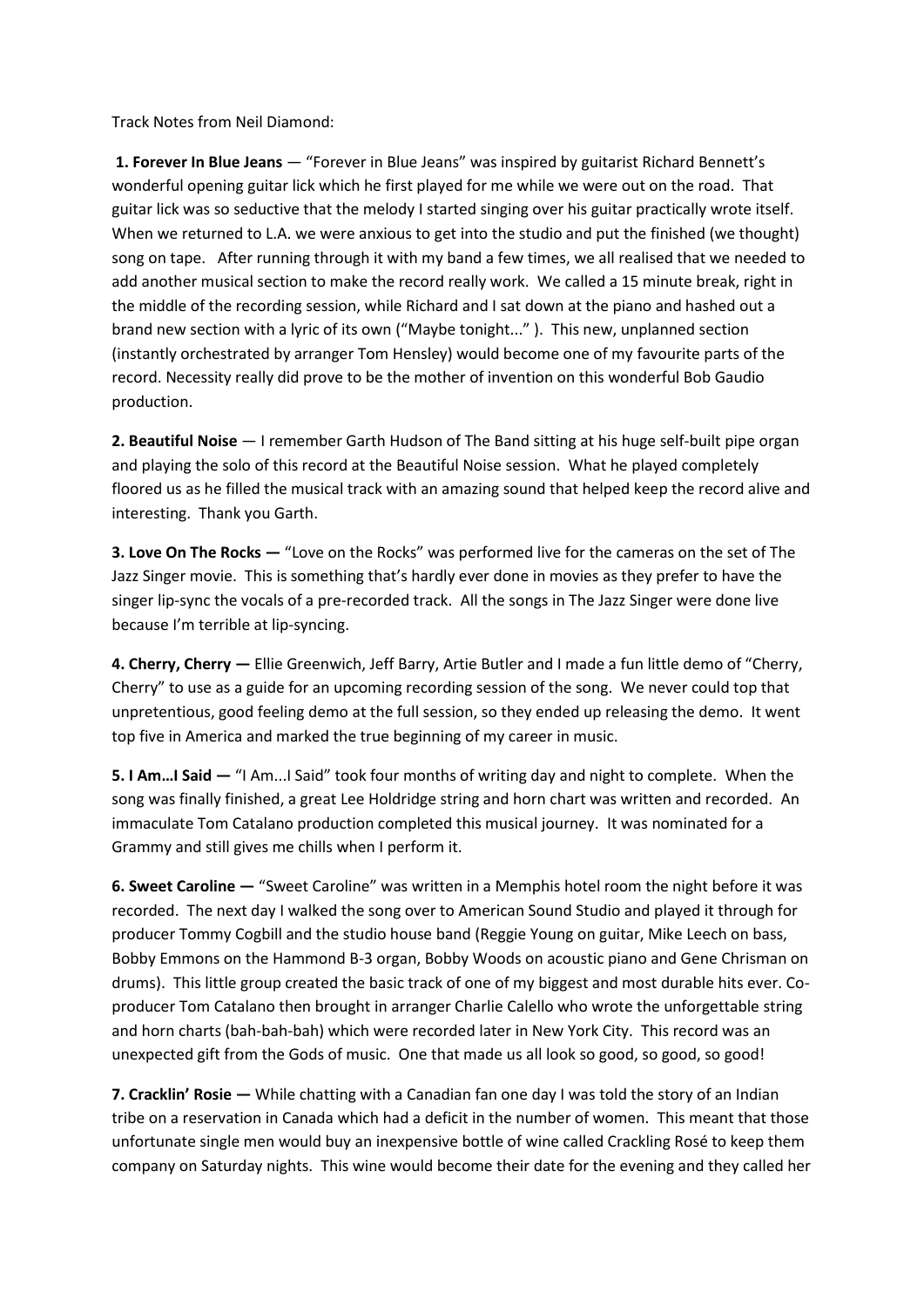Cracklin' Rosie. That was all the story I needed to hear to write this song. It ended up being my first #1 record as an artist. For a recording artist there is no bigger thrill.

**8. Play Me —** We discovered during its recording session that "Play Me" didn't feel quite right in the 4⁄4 time signature that I had written it in. Guitarist Richard Bennett came up with the solution by playing his guitar picking lick in 3⁄4 time. This new time signature made all the difference in the world as the song settled into its own natural feel. I thanked Richard for pointing me in the right direction by giving him my beloved Everly Brothers acoustic guitar on the spot. He returned it to me years later knowing how much I missed it. That guitar now resides at the Grammy museum in Los Angeles.

**9. I'm A Believer —** I don't remember too much about writing or recording "I'm a Believer." At the time it was just another one of the songs I had written for my second album on Bang Records. I do remember though, the Monkees recording it and taking it to #1 on the charts and it becoming the biggest selling single of the year. It's hard to forget stuff like that.

**10. Girl, You'll Be A Woman Soon —** This was my love song to all the screaming teeny-boppers at my early shows.

**11. Holly Holy —** Tommy Cogbill produced the basic tracks of "Holly Holy" in Memphis with the super-hot American Sound Studio house band. When co-producer Tom Catalano and I hand carried the boxes of recording tape through the Memphis airport to L.A. the next day, we held them like they were newborn babies because we both felt there was a miracle on those tracks. When we got back to L.A., Tom brought in arranger Lee Holdridge who was inspired enough by the tracks to write the most magnificent string and choral parts. When engineer Armin Steiner played it back all together, we knew we had somehow captured lightning in a bottle. This was a once in a lifetime recording experience for me.

**12. Solitary Man — "Solitary Man" was a first for me in many ways. My first chart record as an** artist, my first recorded performance with great professional musicians, the very best engineers, and two producers at the top of their game, Jeff Barry and Ellie Greenwich. These elements together made my first important musical introduction to the public one that I was thrilled to put my name on.

**13. Song Sung Blue —** I wish I could remember who played that electric piano riff on the opening of this record. I still love it. Also, it was my second #1 record as an artist.

**14. You Don't Bring Me Flowers —** This song was written at the request of television producer Norman Lear. He wanted it used as a theme song for a new "male-female role reversal" TV sitcom called All That Glitters (why else would a guy be singing about not getting flowers?). Marilyn and Alan Bergman and I wrote the lyric first and then I went off to set it to music. It didn't take long, the lyric was written to be sung. The song itself begged to be a duet and eventually my friend Barbra Streisand heard it and agreed. My third #1 single was shared with my favourite girl singer. What fun!

**15. Hello Again —** Alan Lindgren and I wrote this song at drummer Dennis St. John's beach pad in a smoky haze of good fellowship.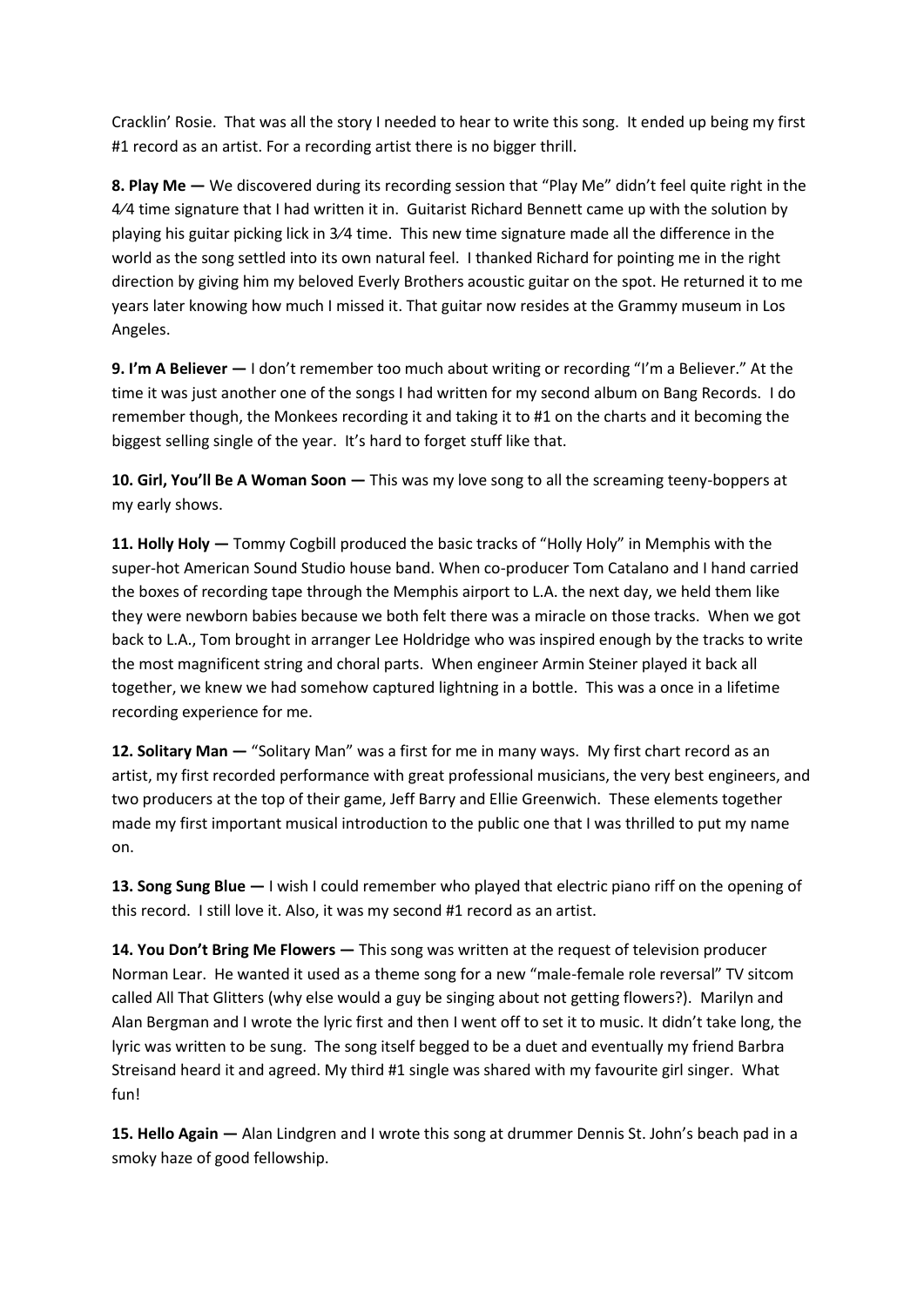**16. Red, Red Wine —** "Red, Red Wine" was recorded for Bang Records in 1967. Soon afterwards, I left the Bang Records label. After I left, the people at Bang began to release everything I had ever recorded while I was with them, whether it was complete or not. They decided to throw in some violins to the very understated track I did for "Red, Red Wine" and then released it. I didn't like their version very much but I swallowed it and moved on. Years later the group UB40 released the song in a terrific reggae version. The fact that UB40's record went to #1 on the charts helped soothe my hurt pride. #1 records have a way of making all the hurt go away.

17. If You Know What I Mean  $-$  This is one of my favourite songs from the Beautiful Noise album. Robbie Robertson did a masterful job of producing this entire album.

**18. Brother Love's Traveling Salvation Show —** This very unique record (produced by Tommy Cogbill and Chips Moman) was another Memphis creation (circa 1969). Bobby Woods on piano and Mike Leech on bass led me and the band to the promised land with this track. "Brother Love" was a very odd single (you couldn't dance to it because of all the tempo changes) but it caught on nonetheless. Almost immediately, it became one of my favourite songs to perform live and remains my show closer after more than forty years. Now that's what I call longevity!

19. Pretty Amazing Grace  $-$  "Pretty Amazing Grace" is one of the offspring of my two Rick Rubin produced albums, 12 Songs and Home Before Dark. I familiarised the band in the studio with it by having us practice the instrumental guitar section that can be heard about three quarters of the way through. Once we got that part down, the rest of the tune just fell into place. Of course it takes great musicians to make things just "fall into place." I was lucky to have them and a great producer on those sessions.

**20. Kentucky Woman —** I wrote "Kentucky Woman" in an old limo that I had just purchased from a funeral home to carry me through a touring version of Dick Clark's Where the Action Is T.V. show. It was my very first tour and I didn't know exactly what to expect so I prepared myself to do a lot of writing in transit. My keyboard player Max Sandler drove that '57 Cadillac limo as I sat in the roomy back seat cradling my guitar and writing songs throughout that entire thirty-two city, twenty-eight day tour. This song was started as we approached our play date in Paducah, Kentucky.

**21. Shilo —** "Shilo" set a higher lyrical standard for me than anything I had written before on Bang Records because it had a little story to tell. I wanted this record out as a single and Bang Records did not. They offered to release it if I were willing to re-sign with them for another two years. I refused, believing that I had earned the right to choose my own single after all the success we'd had. I finally left Bang and my producers Jeff Barry and Ellie Greenwich over this song. I don't regret it and I guess it turned out okay in the end but I'll always miss the excitement of those Bang Years.

**22. America —** For me, the song "America" provided the heart and soul of The Jazz Singer film. The satisfaction I felt from popularising that song made the reviews I got as an actor sting a little less.

**23. Hell Yeah —** This self-revelation poured out of me as the last of the thirty songs I had written for contention in my 12 Songs album. "Hell Yeah" is an affirmation of a lifetime spent devoted to music and my attempt to find a personally satisfying life for myself beyond the music. I have that life now but it was a much harder job than I thought possible. Still, well worth all the years and all the tears. I wish I could personally thank the hundreds of musicians, arrangers, and engineers who, along with